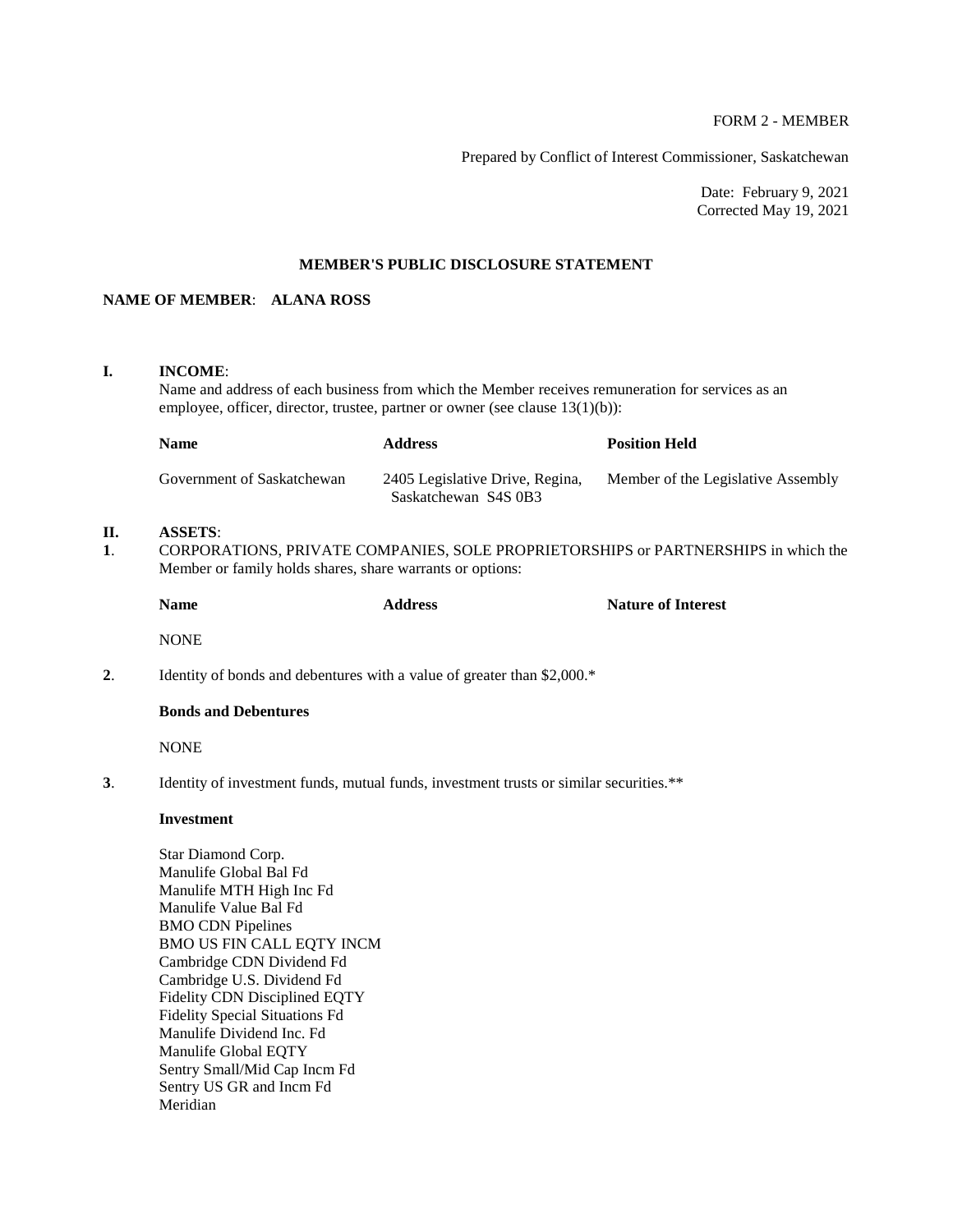Identity of investment funds, mutual funds, investment trusts or similar securities.\*\* (continued)

#### **Investment**

TD Monthly Income Fund TD Dividend Growth Fund TD Canadian Bond Fund

**4**. Municipal address or legal description of any real property, inside or outside Saskatchewan, that the Member has any interest in or title or right to:

# **Address or Legal Description Nature of Interest**

Personal Residence **Owner** 

#### **III. GOVERNMENT CONTRACTS**

Identity and extent of the Member's participation in any Government contract as defined in Section 15 of *The Members' Conflict of Interest Act*:

### **Description of Contract Nature of Interest**

NONE

#### **IV. GIFTS AND BENEFITS**:

Identity and the extent of any gift or personal benefit received by the Member and mentioned in a disclosure statement filed pursuant to subsection 7(3) of *The Members' Conflict of Interest Act*:

**Identity Extent**

NONE

# **V. OTHER**

**1**. The identity of any grant or subsidy from the Crown that was received by the Member or any other business listed in paragraph II(1)\*\*\*.

**Identity Extent**

NONE

**2**. Name and address of each corporation, organization or association of which the Member is an officer or director:

**Name Address Position**

NONE